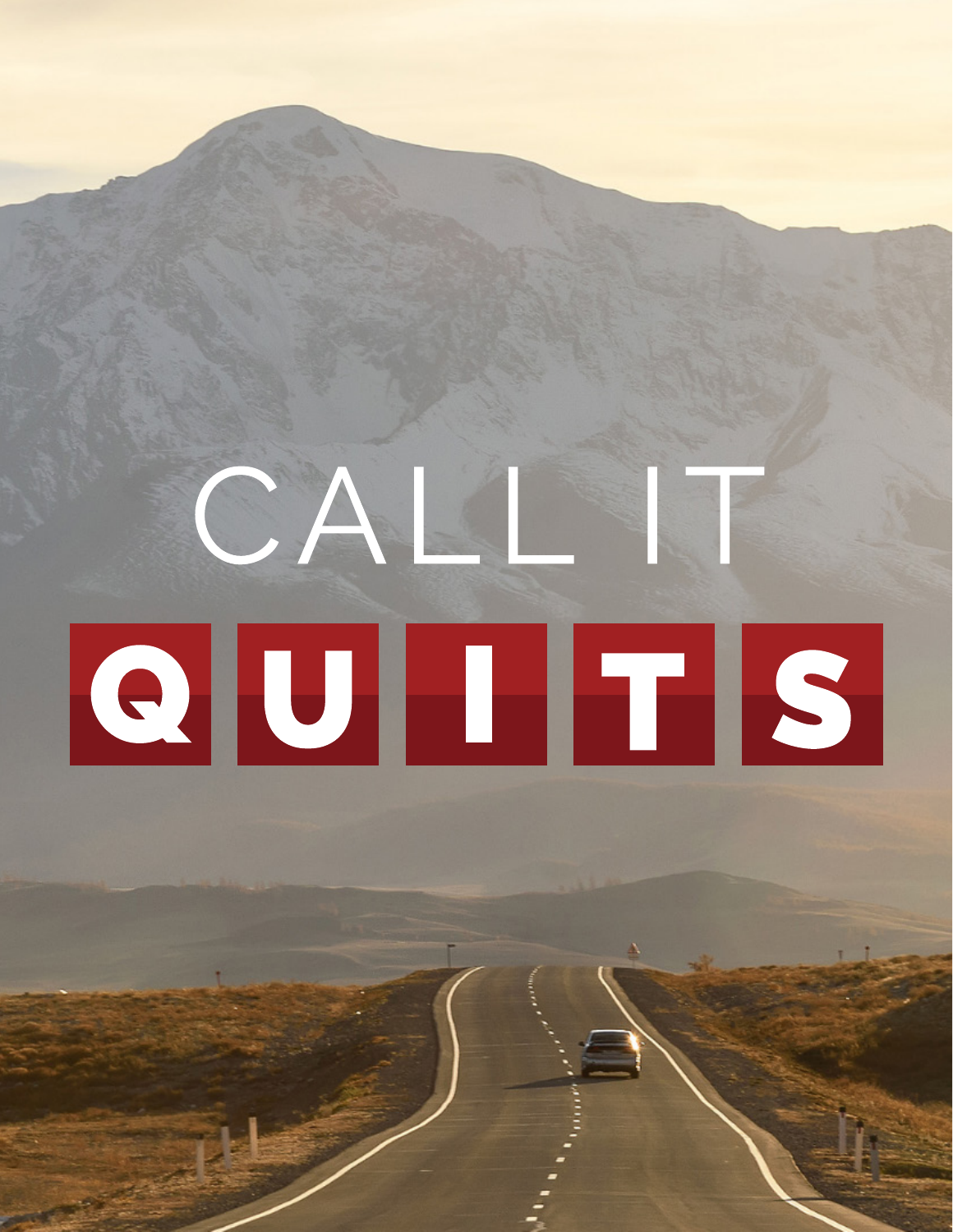### **DAY 1-** *Know God*

Worry… Everyone worries about something from time to time. Some call it "being concerned" so it doesn't sound as bad. However, for some, worry and anxiety are a constant battle. They worry about work, about family, about the price of candy and more.

Worry produces anxiety, a vicious cycle that seems to feed upon worry making the person even more anxious. The more they worry the more worried they become until the worry and anxiety finally consumes the person making them unable to function. Maybe you can relate, either personally or know someone who suffers from worry and anxiety.

And simply telling a person not to worry doesn't help stop them from worrying. Worrying is a habit and a lifestyle that is not easily stopped. The good news is that the solution for worry is found in our relationship with God.

The Apostle Peter tells us to "Cast all your anxiety on him because he cares for you." (1 Pe 6:7). First, and most important, God cares for you. God is our "Father in Heaven" (Mt 6:9). And as our Father he wants only what is best for you. God wants you to live a life free of worry and anxiety.

The idea to "cast all your anxiety on him" brings to mind the image of a fisherman casting, or throwing a net. As the fisherman throws his net hard and away from himself he also lets go of the net. God wants you to throw your worries and anxiety as hard as you can away from yourself and on him. But be sure to let it go. Can you imagine the fisherman not letting go of the net? The idea is humorous, but for those that worry it can be the hardest part. But you have to let it go. And when you let go, you have to leave it with God. You must trust in God.

In Psalm 94 the writer describes a dark and perilous time when the wicked and evil doers seem to be winning and even taking pride in their evil. Yet even when his foot is slipping, the writer holds on to God as his unfailing love and support (v 18). He concludes that "When anxiety was great within me, your consolation brought me joy" (v 19). Did you catch that? The Psalmist found joy in God's consolation even in the worst of times.

One last thing. Worry and anxiety can literally feel like a millstone around one's neck. In Proverbs, we read "Anxiety weighs down the heart, but a kind word cheers it up." (Pro 12:25). You can be God's "consolation" to someone who is suffering from worry and anxiety. You can be that kind word that helps cheer up someone who needs it desperately. And it's amazing sometimes what a kind word can do for a person.

Everyone worries about something from time to time. But we don't have to let worry rule our lives. Know that God loves and cares for you and that God wants you to cast your cares and anxieties on him. So throw them hard and throw them far.

#### Things To Ponder

Has worry ever caused you anxiety? How did it affect your relationship with others? With God?

Do you find it difficult to let go of worry or anxiety? Why?

How can you engage with other Christians when you're feeling worry or anxiety? Why is this important?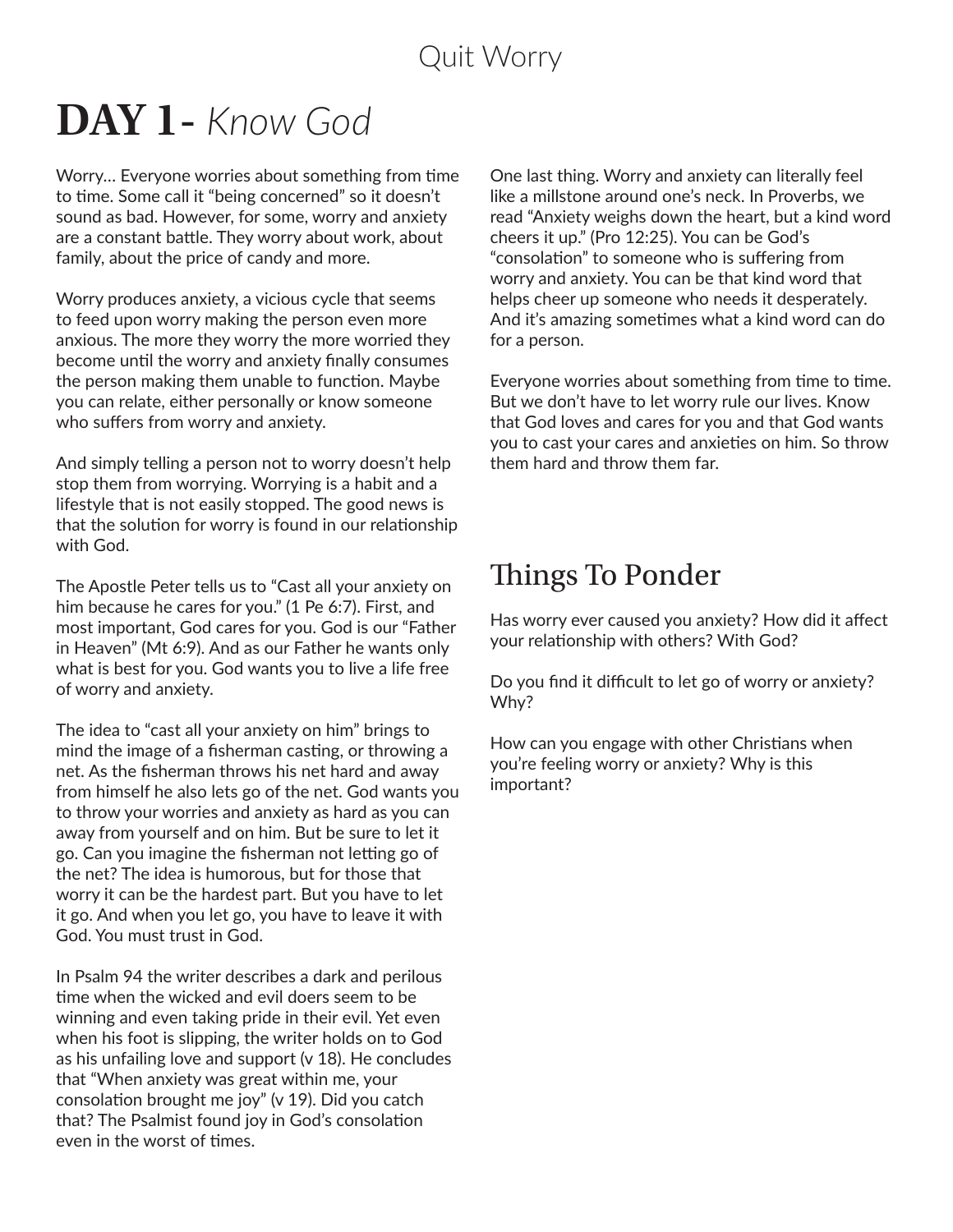# **DAY 2-** *Humility*

Earlier I described how we need to "Cast all your anxiety on him" (2 Pe 5:7). Most would agree that this is easier said than done. We all have a tendency to hold on to worry. But why?

The need to control one's environment is a foundational part of what we would call "original sin". That desire to be in control so that we can determine our own outcomes. Adam and Eve wanted to be like God. They wanted to control their lives without God. We can hold on to worry thinking we can control things and make everything right.

This want to control also points to a fundamental problem of trust. We may hold on to worry because we simply don't trust God. We may not trust that God can or will resolve the problem the way we want it resolved. We may find ourselves thinking, subconsciously of course, "If only God would do what we think is best". That's how Adam and Eve acted out their lack of trust in God.

We also hold on to worry because we know what must be done and choose not to. Why? Usually because what must be done requires a change on our part, and we don't like to change, we prefer others' change for us. Again, control over others.

Eventually worry begins to wear us down. We hold onto the false idea, the lie that we can control things, people, situations. But we can't. So we worry more as anxiety starts to set and the walls of worry seem to press in harder and harder.

Once again God's solution is simple yet hard to do. We must humble ourselves before God. Peter told his readers, "Humble yourselves, therefore, under God's mighty hand, that he may lift you up in due time" (2 Pe 5:6). The idea of being humble before God goes against our sinful nature. We want to be in control. We want to be the master of our life.

But when we finally humble ourselves and acknowledge God's authority we find relief. God wants to take the burdens of life off of our shoulders so that under his mighty hand we can find joy and peace. King David said, "He guides the humble in what is right and teaches them his way." (Ps 25:9).

If you're experiencing a time of worry and anxiety, know that God loves and cares for you. He wants you to take your anxiety to him and trade it for joy and peace as he lifts you up. Know that "the Lord takes delight in his people; he crowns the humble with victory" (Ps 149:4). You can experience victory over worry.

#### Things To Ponder

Have you held onto worry because you felt you could control the outcome? How did this affect you spiritually and physically?

Why is the grip of pride so strong and the act of being humble so hard sometimes?

Have you ever had a time when you know what must be done yet refuse to do it? Why and what were the consequences?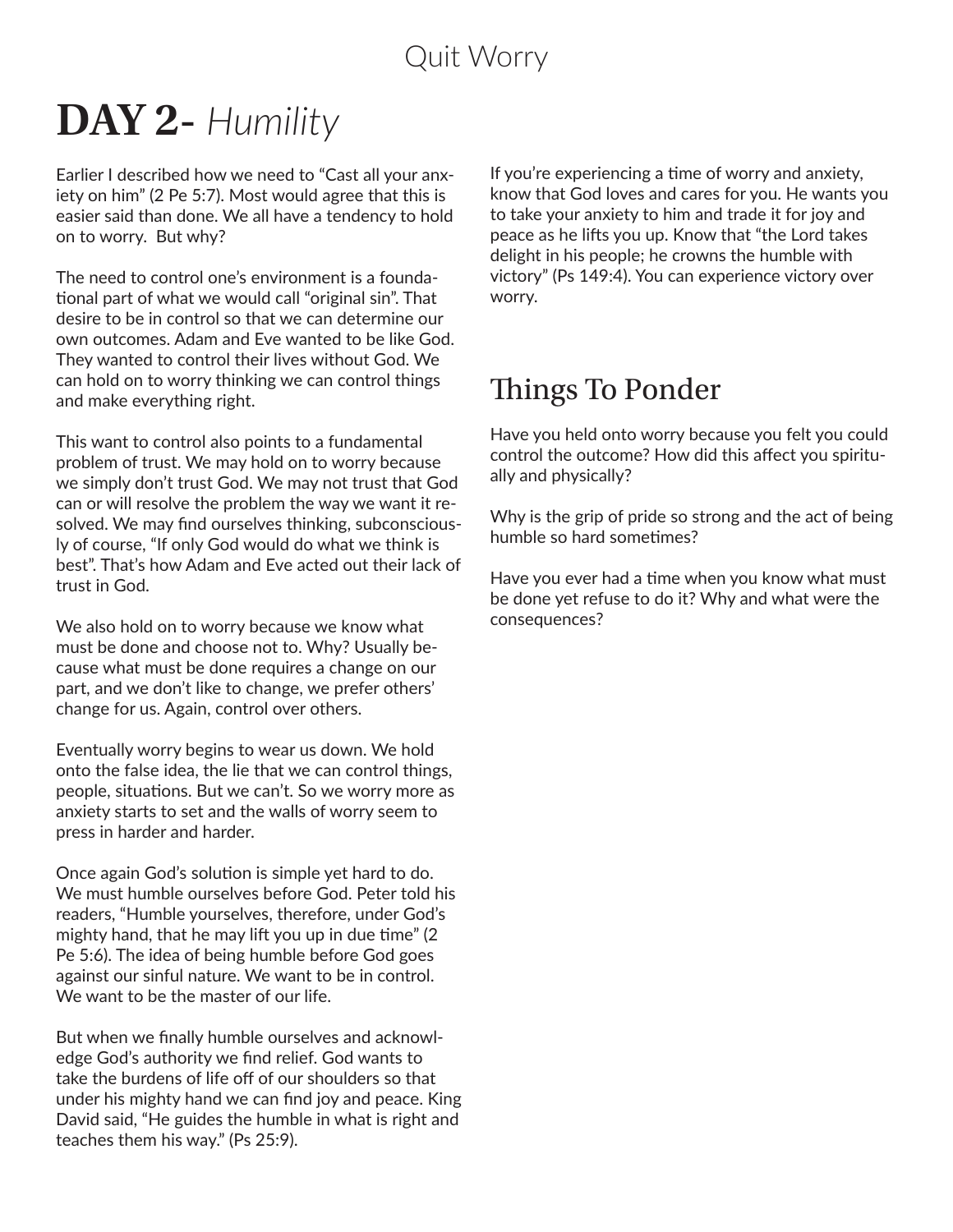### **DAY 3-** *Know Your Enemy*

Your enemy the devil prowls around like a roaring lion looking for someone to devour. (2 Pe 5:8).

In any war, it is always best to know your enemy. The more you know their strengths, weaknesses and their mind, the better you can plan. Not just for their attacks against you so you can better defend yourself, but so you can plan your attacks against them.

Jesus fully understood who he was and what his mission was. He was not dependent on cheering crowds or mankind's opinion of who he was. While nearing the earthly end of his ministry, Jesus asked his disciple who they thought he was? Peter, ever the first to speak, boldly proclaimed, ""You (Jesus) are the Messiah (the Anointed One), the Son of the living God." (Mt 16:16). Although Peter may not have fully understood the full meaning of what he was saying, he knew who Jesus was, who he claimed to be. Although Jesus knew who he was, it was important for his disciples to acknowledge and believe in who he was as this belief would come under attack soon enough.

The Bible doesn't give a lot of details, but from it we understand that the enemy of God is Satan. We also understand that Satan is not just the enemy of anyone who professes Jesus as their savior, but he is everyone's enemy. Whether Christian or not. For those that believe, Satan seeks to undermine their faith. For those that don't yet believe, Satan wants them to continue in sin. Regardless of your status, believer or not, he is always seeking to kill and destroy.

When speaking of Satan, Peter describes him as "Your enemy the devil prowls around like a roaring lion looking for someone to devour" (2 Pe 5:8). We see 3 things here about Satan. First, he is "your enemy", not just God's. He is the universal adversary of all. Second, the devil (Satan) never rests, but is always on the prowl, looking to see weakness, looking for a place to get a grip on one's life. Third, Satan will try and "devour" whoever he can lay hold too. Satan will try to use Chrsitians and non-Chrsitians as tools against each other.

Do you know your enemy - your real enemy? Satan would have you believe it's a family member, a

neighbor or co-worker, even other Christians. But our true enemy is Satan and the real battle is a spiritual battle. Therefore, as a Christian, we too fight a spiritual war (2 Cor 10:3). And our strength and victory is only through Jesus and the saving power of the cross (1 Cor 15:56).

Do you know your enemies weakness, strengths and mind? Never underestimate Satan. He knows our weakness, strengths and mind, and will use every tool at his disposal to get our focus away from God. Satan will look to use our weaknesses as a tool against us. But interestingly, it can be through our weaknesses where we can have the greatest victories as we allow God to give you strength (Heb 11:34).

#### Things To Ponder

Have you ever given much thought to Satan being the enemy of everyone, both Christians and non-believers? What does this tell you about who your real enemy is?

Think of the last time you were tempted. Why is it important to acknowledge Satan as the originator of the temptation?

If our's is a spiritual battle, then how does 1 Cor 10:3-6 show us how to fight?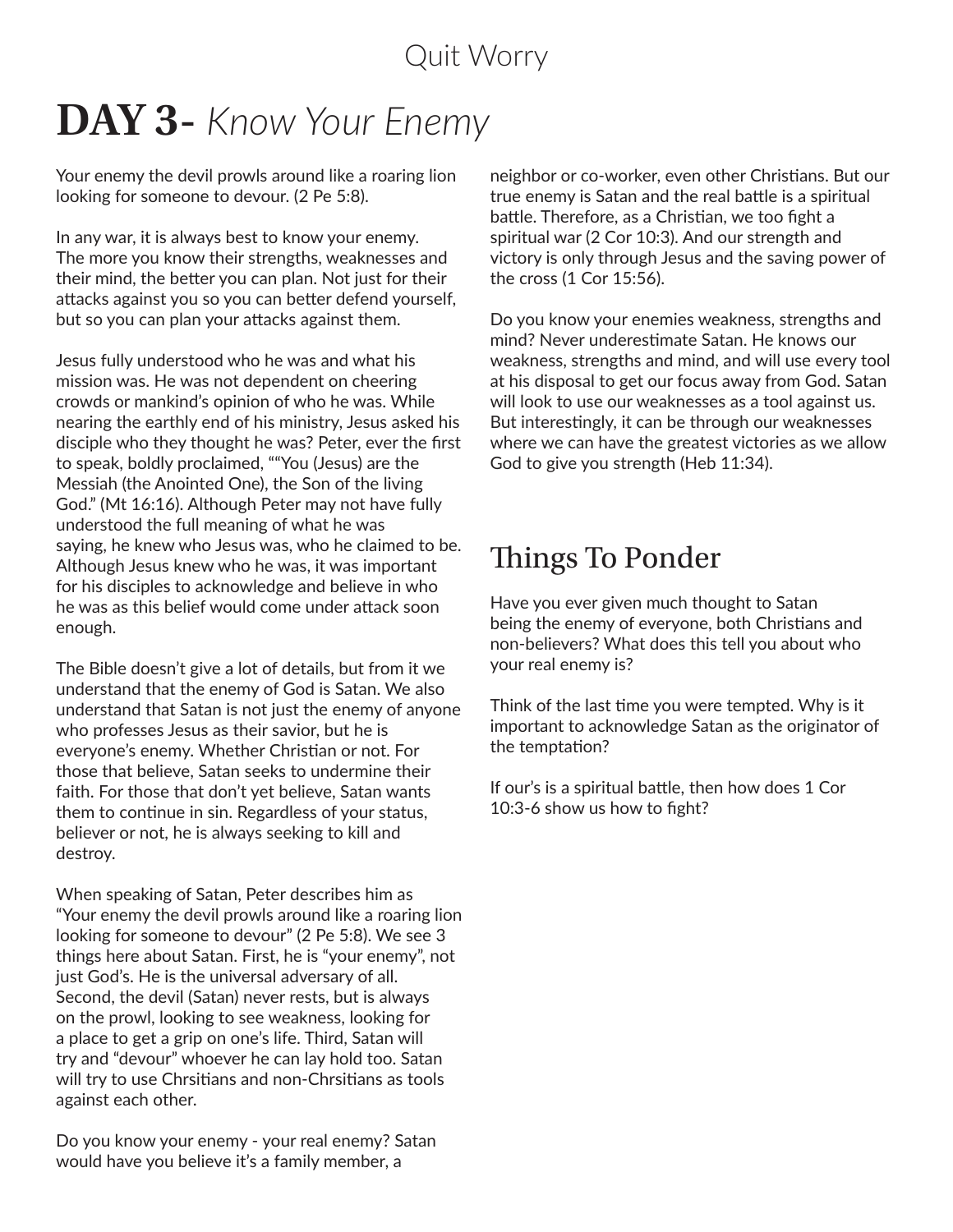### **DAY 4-** *Know Yourself*

In the previous lesson, we discussed the importance of knowing our true enemy Satan. We also reviewed that we are fighting a spiritual war which affects how we engage in this war. Now, we'll turn our attention to knowing yourself and why it's important in this spiritual war.

How well do you know yourself? Really? We're not talking about how you view yourself or how you would like to be perceived. We all would like to believe we're stronger or smarter than what we really are. But neither should we be self-deprecating , think of ourselves as weak or stupid. Paul warned believers, "Do not think of yourself more highly than you ought, but rather think of yourself with sober judgment" (Ro 12:3). Peter also stressed the importance of being  $"$ alert and of sober mind" (1 Pe 1:13, 4:7, 5:13). Which brings us back to the question: How well do you know yourself?

In both Paul and Peter's examples they speak of using "sober judgment" or being "of sober mind". In the context of these passages, the word sober refers to the mental state of one being clear headed and self controlled. To be clear headed is to not allow external things to influence or affect one's thinking process. To do this one must exercise a great deal of level headed thinking and not be emotionally driven.

In Paul's example he wanted believers in Rome to exercise sober judgment in how they thought of themselves and others "in accordance with the faith God has distributed to each of you" (Ro 12:3). Paul addressed the church in Rome as, "one body with many members, and these members do not all have the same function" (v 4) on the question of gifts and wanted them to use their individual and unique gifts for the benefit of other believers.

In Peter's examples, he addressed the need of being "alert and of sober mind" in regards to three different points. The first concerned Christ's second coming and their need to not conform to the world, but to be holy (1 Pe 1:13-16). Peter warns of the need to not conform to the world and its evil desires, but to live holy lives that are obedient to God. They are to be clear minded and self controlled.

The second mention is similar in talking of the end

times, but emphasizes the need to be alert and of sober mind so the believer can pray and above all, love each other deeply (2 Pe 4:7-8). Prayer requires a clear mind, one that is not distracted by the current, but is fully focused on God and his kingdom. To love each other deeply is to exercise self-control and to not easily be angered. To forgive each other when we're hurt.

The third and final mention is to understand who our enemy is, Satan, and how he attacks believers. We must be alert because Satan is always on the prowl. We must be clear minded and self controlled so that we may fight back by resisting him (2 Pe 5:8-9).

Coming back to the topic of worry, we can see and understand how worry and anxiety are tools the enemy uses against our faith. This is why Peter encouraged believers to "Cast all your anxiety on him because he cares for you." (2 Pe 5:6-7).

#### Things To Ponder

What can you do to know yourself better?

In difficult times, to what extent do you find yourself able to be clear minded and self controlled? Why do we react differently to different situations?

How can you develop your alertness and self-control quota? How will doing this help you grow spiritually?